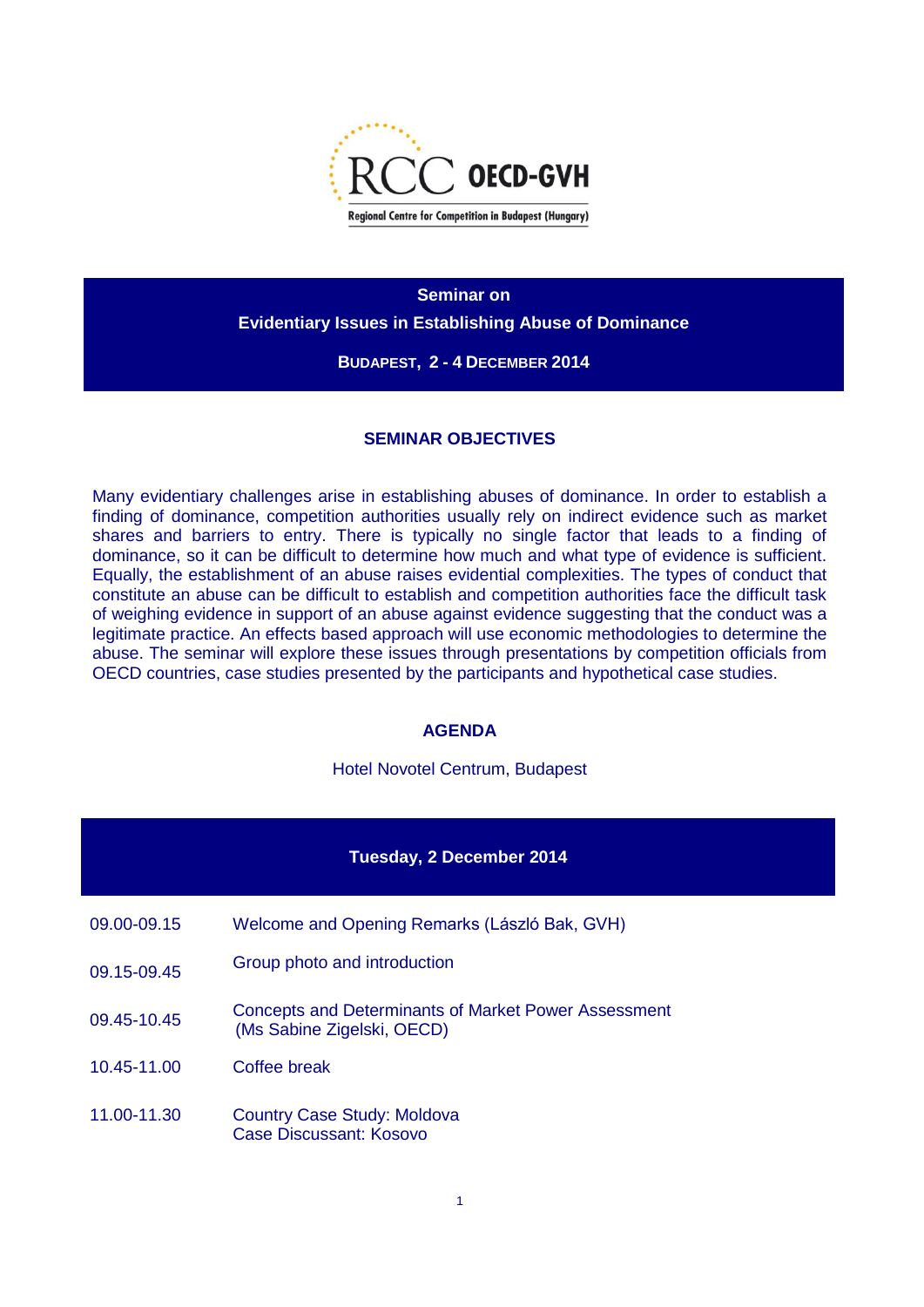| 11.30-12.30 | EU Case Law - Standards for Establishing Dominance<br>(Mr Vivien Terrien, Court of Justice of the EU, Luxemburg) |
|-------------|------------------------------------------------------------------------------------------------------------------|
| 12.30-14.00 | Lunch                                                                                                            |
| 14.00-15.00 | Economics of Dominance and Abusive Conduct<br>(Mr Vitaly Pruzhansky, RBB Economics, Brussels)                    |
| 15.00-15.15 | Coffee break                                                                                                     |
| 15.15-15.45 | Country Case Study: Kyrgyzstan<br>Case Discussant: Georgia                                                       |
| 15.45-17.00 | <b>Hypothetical Case: Market Power and Dominance</b><br>(Mr Vitaly Pruzhansky, RBB Economics, Brussels)          |
| 18:30 -     | Welcome dinner - meeting at the hotel reception                                                                  |

## **Wednesday, 3 December 2014**

| 09.30-11.45 | Specific Types of Abuses and Economic Evidence Required to Evaluate Them |
|-------------|--------------------------------------------------------------------------|
|             | (Mr Vitaly Pruzhansky, RBB Economics, Brussels)                          |

- 10.30-10.45 Coffee break
- 11.45-12.15 Country Case Study: Russia Case Discussant: Albania
- 12.15-13.45 Lunch
- 13.45-15.00 Hypothetical Case: Exploitative Abuses in the Energy Market (Mr Vitaly Pruzhansky, RBB Economics, Brussels)
- 15.00-15.15 Coffee break
- 15.15-16.15 Exclusion by Bundled Discounts in Fixed Line Phone Services (Mr András Vékony, GVH, Hungary)
- 16.15-17.15 "Bezeq" The ADSL Price Squeeze Case (Mr Ori Schwartz, IAA, Israel)